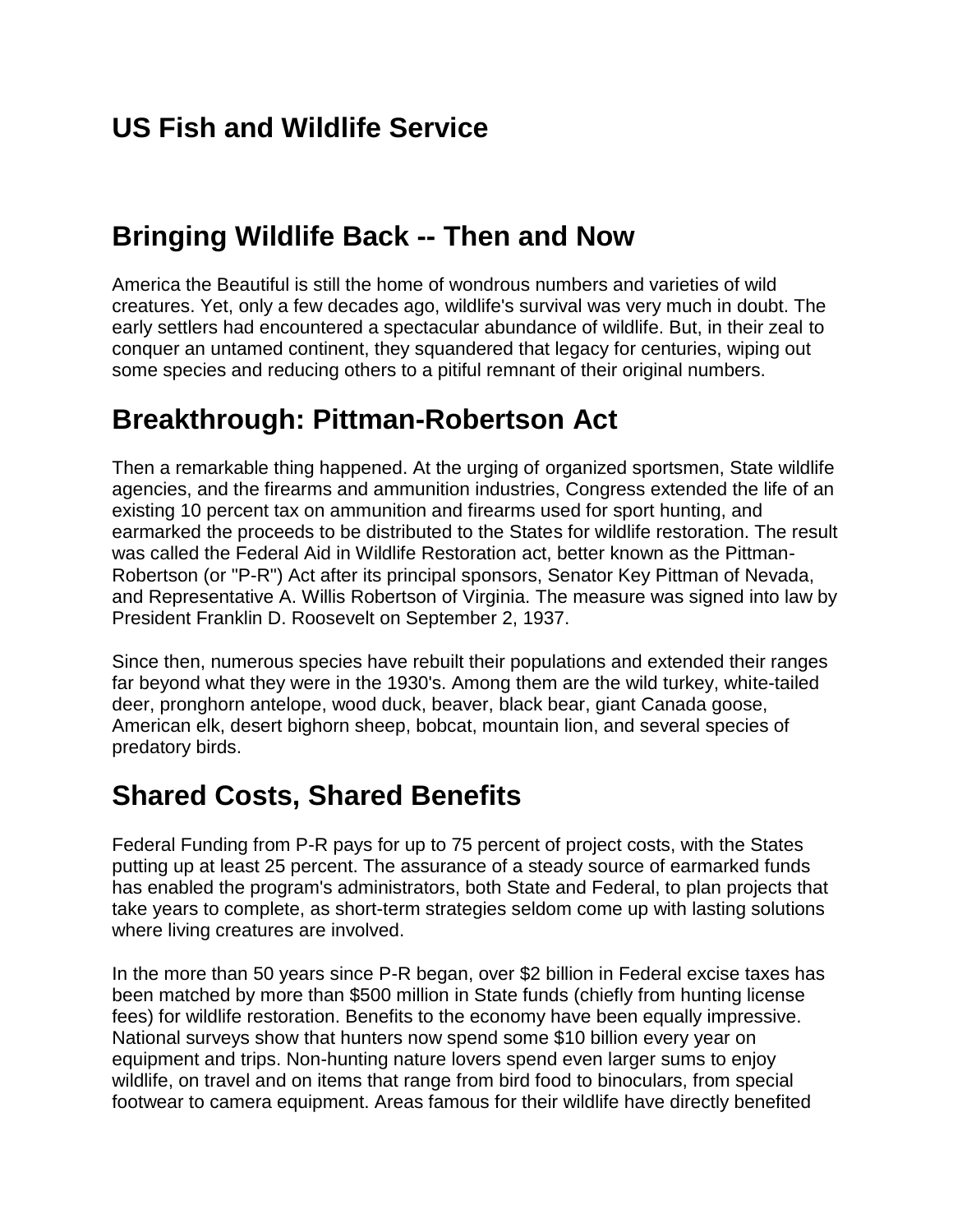from this spending, but so have sporting goods and outdoor equipment manufacturers, distributors and dealers. Thousands of jobs have been created.

## **Managing Lands for Wildlife**

Of the P-R funds available to the States, more than 62 percent is used to buy, develop, maintain, and operate wildlife management areas. Some 4 million acres have been purchased outright since the program began, and nearly 40 million acres are managed for wildlife under agreements with other landowners.

Various kinds of land have been acquired, including winter rangelands necessary for big game animals in the North and West, and wetlands, essential to ducks and geese for nesting, wintering, and stopover feeding and rest during migrations.

Along with land acquisition, better management methods have yielded remarkable results. Some examples include creating small waterholes in the southwest so that wildlife may drink; planting trees and shrubs in some Great Plains localities as woody cover to shelter pheasants, quail and other wildlife during winter storms; creating clearings in heavily wooded areas of the Northeast to provide more varied food and shelter for deer, woodcock, rabbits, and ruffed grouse; and controlled burning of brush and tall grass in parts of the South to stimulate growth of seed-producing plants for wild turkey and quail.

### **Research: Science Replaces Guesswork**

P-R has aided greatly aided in a nationwide effort to enlist science in the cause of wildlife conservation. About 26 percent of P-R funding to the States is used for surveys and research.

Surveys, now employing computers and space-age technology, provide solid information on the location and activities of species, the make-up of their population by age and sex, and whether their numbers are rising or declining -- essential data in managing the species and its habitat.

Research has disclosed surprising answers to former riddles about wildlife's needs for food, cover, and breeding success. For example, it has shown that big game animals do not directly compete with livestock for food. Research findings have enabled managers to keep wild creatures in balance with their environments and to permit more people to enjoy wildlife without endangering the future of any species. State researchers using P-R funds have developed such tools as tranquilizing dartguns to capture animals, and miniature radio devices to track them.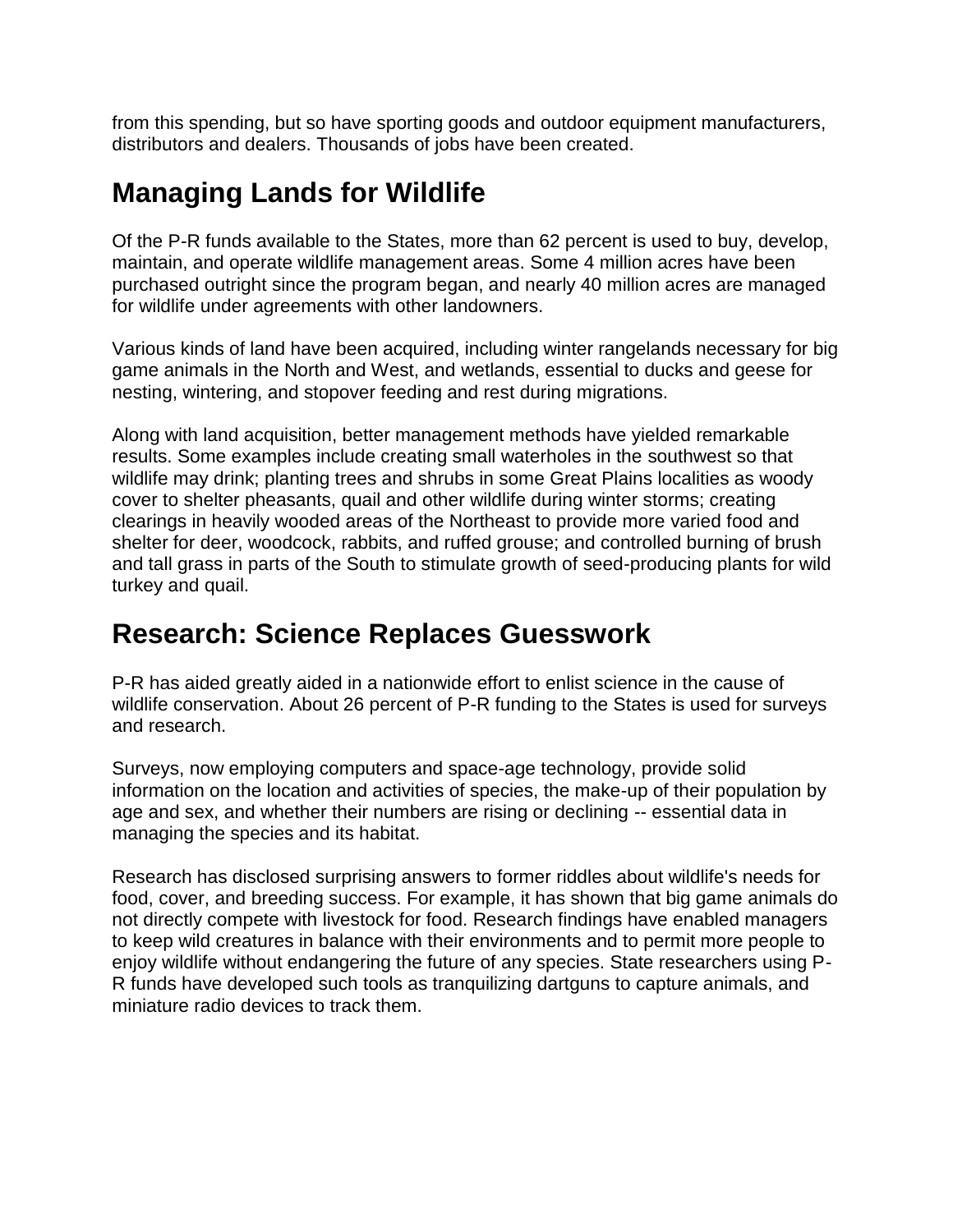## **Non-Hunters and Non-Game Benefit, Too**

Although Pittman-Robertson is financed wholly by firearms users and archery enthusiasts, its benefits cover a much larger number of people who never hunt but do enjoy such wildlife pastimes as birdwatching, nature photography, painting and sketching, and a wide variety of other outdoor pursuits. Almost all the lands purchased with P-R money are managed both for wildlife production and for other public uses. Wildlife management areas acquired by the States for winter range also support substantial use by hikers and fishermen, campers and picnickers. Wetlands for summer waterfowl nesting are useful to nature lovers in other seasons. Recent estimates indicate about 70 percent of the people using these areas are not hunting, and in some localities the ratio may go as high as 95 percent.

Numerous non-game species enjoy P-R benefits, too. Ground cover for game birds is also used by all sorts of other birds and small animals. Bald eagles benefit significantly under careful management of forested areas where they typically nest. Fortunately, the Pittman-Robertson act does not restrict use of funds to game species, but instead allows their use for any species of wild bird or mammal.

# **Hunter Safety and Sportsmanship**

Congress in the early 1970's expanded the P-R revenue base to include handguns and archery equipment, and authorized States to spend up to half those revenues on hunter education and target ranges.

Hunter education is designed to make each hunter aware of how his/her behavior affects others. Hunters learn safe and proper handling of hunting equipment, responsible hunting conduct afield, the identification of wildlife and understanding of its habits and habitats, and respect -- for the animals, and for other hunters, landowners, and the general public.

**Wikipedia** 

The **Federal Aid in Wildlife Restoration Act of 1937**, most often referred to as the **Pittman–Robertson Act** for its sponsors, Nevada Senator Key Pittman and Virginia Congressman Absalom Willis Robertson, was signed by Franklin D. Roosevelt on September 2, 1937 and became effective on July 1 of the following year. during the 1970s $\frac{11}{12}$  and the most recent taking place in 2000.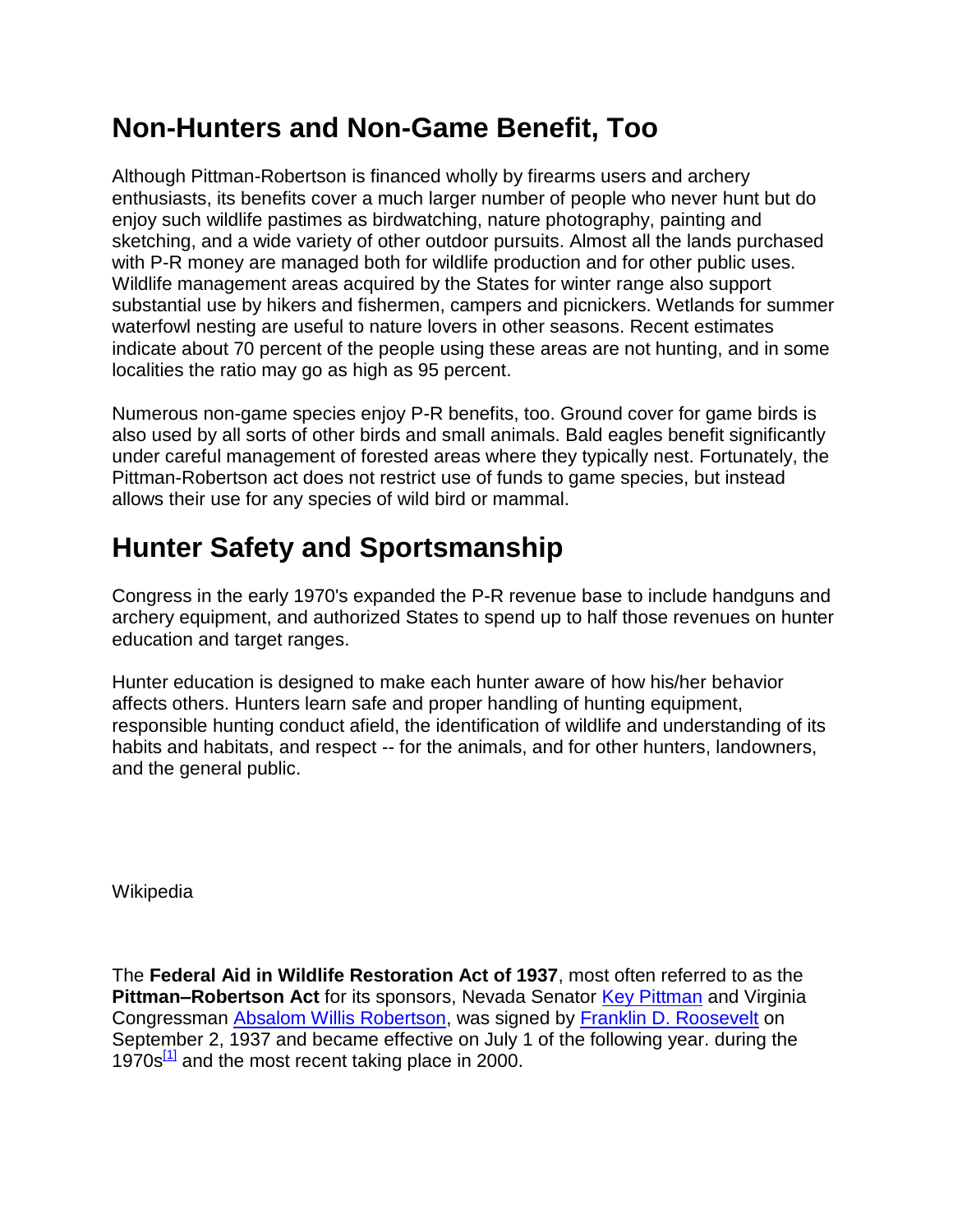Prior to the creation of the Pittman–Robertson Act, many species of wildlife were driven to or near extinction by hunting pressure and/or habitat degradation from humans. The Act created an excise tax that provides funds to each state to manage such animals and their habitats. Notable species that have come back from the brink since the implementation of this act include white-tailed deer, wild turkey, and wood ducks.

The Pittman–Robertson Act took over a pre-existing 11% excise tax on firearms and ammunition. Instead of going into the U.S. Treasury as it had done in the past, the money is kept separate and is given to the **Secretary of the Interior** to distribute to the States. The Secretary determines how much to give to each state based on a formula that takes into account both the area of the state and its number of licensed hunters.

These States must fulfill certain requirements to use the money apportioned to them. None of the money from their hunting license sales may be used by anyone other than the State's fish and game department. Plans for what to do with the money must be submitted to and approved by the Secretary of the Interior. Acceptable options include research, surveys, management of wildlife and/or habitat and acquisition or lease of land, among other things. Once a plan has been approved, the state must pay the full cost and is later reimbursed for up to 75% of that cost through P–R funds. The 25% of the cost that the State must pay generally comes from its hunting license sales. If, for whatever reason, any of the federal money does not get spent, after two years that money is then reallocated to the Migratory Bird Conservation Act.

In the 1970s, amendments created a 10% tax on handguns and their ammunition and accessories as well as an 11% tax on archery equipment. It was also mandated that half of the money from each of those new taxes must be used to educate and train hunters through the creation and maintenance of hunter safety classes and shooting/target ranges.

### **Results**

This piece of legislation has provided states with funding for research and projects that would have been unaffordable otherwise. According to a U.S. Fish and Wildlife Service webpage that was updated in January 2010, over two billion dollars of federal aid has been generated through this program, which in turn means that states have kept up their 25% contributions with over 500 million dollars. The habitat acquisition and improvement made possible by this money has allowed some species with large ranges such as American black bears, elk, [cougars,](http://en.wikipedia.org/wiki/Cougars) and others, to expand those ranges beyond where they were found prior to the implementation of the act. Important game populations such as white-tailed deer and several Galliformes have also had a chance to recover and expand their populations.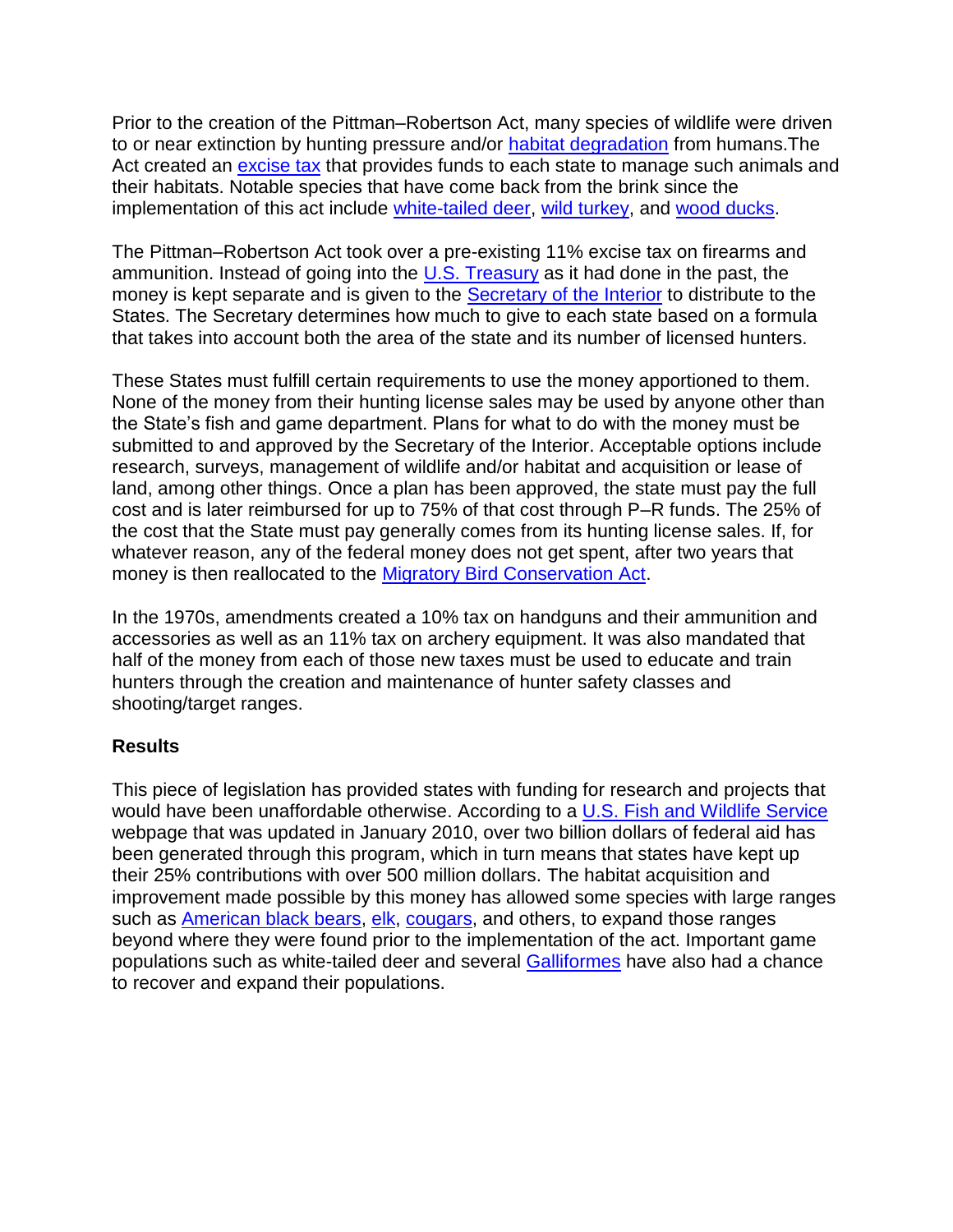### **Economics**

The idea behind this act is that by creating more and better hunting experiences for people through habitat management and hunter education, more taxable items will be purchased, which would then provide more funding for management and improvement. The habitat improvement may also stimulate the **eco-tourism** sector of the economy by creating jobs in areas where people tend to visit for hunting or aesthetic reasons.

One source shows hunters spending around ten billion dollars a year on everything they need for their hunting trips. A different source found that hunters spend between 2.8 and 5.2 billion dollars a year on taxable merchandise. This generates between 177 and 324 million dollars a year in P–R money.

Another source estimated that hunters contribute about three and a half million dollars a day to conservation by purchasing taxable items and hunting licenses.

One study showed an extremely high Return on Investment for firearm manufacturers; 823% to 1588% depending on the year.

### **Related Legislation**

### **Similar Legislation**

The Pittman–Robertson Act was so successful that in the 1950s, a similar act was written for fish. This one was titled the Federal Aid in Fish Restoration Act. As with its wildlife counterpart, the name of this act is generally shortened by reducing it to the names of those who sponsored it, and so it is generally referred to as the Dingell-Johnson Act.

### **Legislative oversight**

In 2000, when evidence surfaced that the Pittman-Robertson Act sportsman`s conservation trust funds were being mismanaged, NRA board member and sportsman, U.S. Representative Don Young (R-Alaska) introduced the Wildlife and Sport Fish Restoration Programs Improvement Act. The passed the House 423-2 and became law on Nov. 1, 2000 and defines in what manner the monies can be spent.

### **Proposed Amendments**

On November 21, 2013, Rep. Robert E. Latta (R, OH-5) introduced an omnibus bill called the Sportsmen's Heritage And Recreational Enhancement Act of 2013 (H.R. 3590; 113th Congress). Title II of that bill, the Target Practice and Marksmanship Training Support Act, would amend the Pittman-Robertson Wildlife Restoration Act to: (1) authorize a state to pay up to 90% of the costs of acquiring land for, expanding, or constructing a public [target range;](http://en.wikipedia.org/wiki/Shooting_range) (2) authorize a state to elect to allocate 10% of a specified amount apportioned to it from the federal aid to wildlife restoration fund for